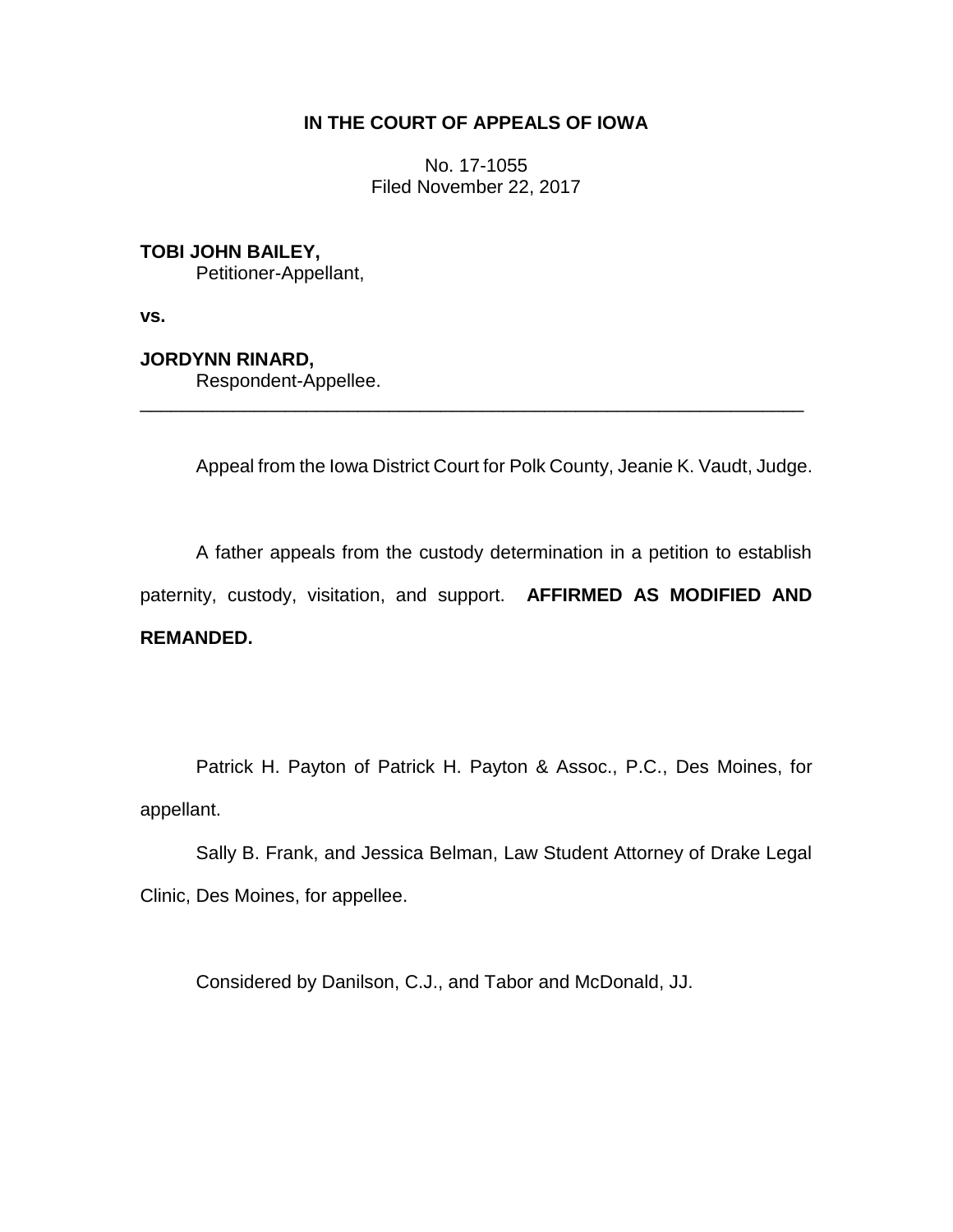## **MCDONALD, Judge.**

In July 2016, Tobi Bailey filed a petition against Jordynn Rinard (n/k/a Titus) to establish paternity, custody, visitation, and support for a then-unborn child. The petition averred Rinard told Bailey he was the father of the child. The petition further averred Rinard texted to Bailey that she intended to give the child up for adoption upon birth. Bailey disagreed with this decision. The child, A.B., was born in September 2016. Rinard did not attempt to give up the child for adoption. The matter came on for trial, and the district court established paternity of the child in Bailey, awarded the not-married parents joint legal custody of the child, and awarded Rinard physical care of the child with Bailey to have limited visitation. On appeal, Bailey requests the parties be awarded joint physical care of the child or he be awarded physical care of the child.

Our review of equitable proceedings is de novo. *See* Iowa R. App. P. 6.907; *Wilker v. Wilker*, 630 N.W.2d 590, 594 (Iowa 2001). We review the entire record and decide anew the factual and legal issues preserved and presented for review. *See In re Marriage of Williams*, 589 N.W.2d 759, 761 (Iowa Ct. App. 1998). Although our review is de novo, we afford deference to the district court for institutional and pragmatic reasons. *See Hensch v. Mysak*, \_\_\_ N.W.2d \_\_\_, \_\_\_, 2017 WL 4050671, at \*1 (Iowa Ct. App. 2017). In exercising our review, "[p]rior cases are of little precedential value, except to provide a framework for analysis, and we must ultimately tailor our decision to the unique facts and circumstances before us." *In re Marriage of Kleist*, 538 N.W.2d 273, 276 (Iowa 1995) (citing *In re Marriage of Will*, 489 N.W.2d 394, 397 (Iowa 1992)).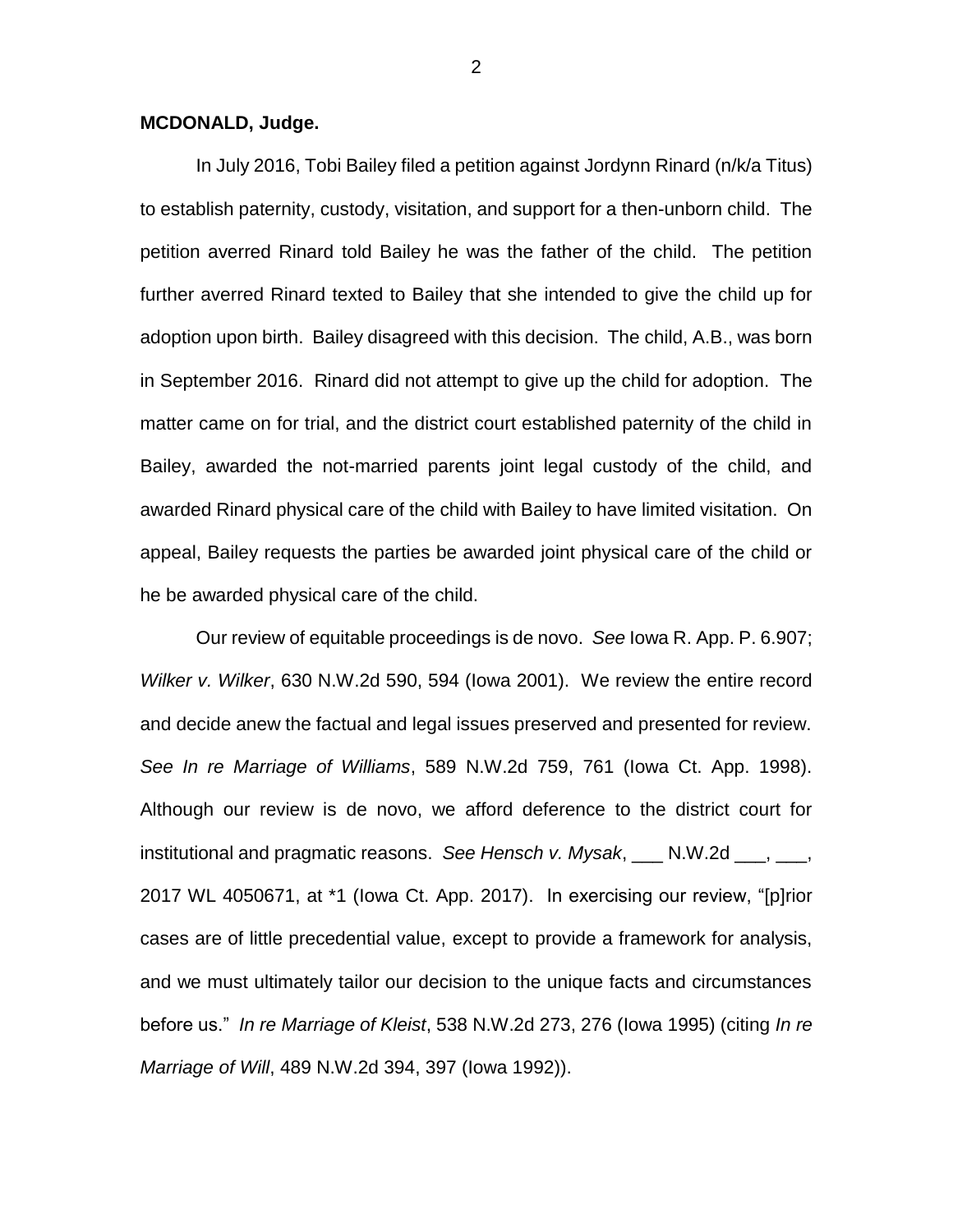This is an action to establish paternity, custody, and care of a minor child between unmarried persons filed pursuant to Iowa Code chapter 600B (2016). Our analysis with respect to who should have physical care of the child is the same whether the parents are married or unmarried. *See* Iowa Code § 600B.40 (providing the statutory criteria set forth in section 598.41, for dissolutions of marriage, shall apply the chapter 600B proceedings); *Draeger v. Barrick*, No. 15- 1442, 2016 WL 1697083, at \*3 (Iowa Ct. App. Apr. 27, 2016) (citing *Lambert v. Everist*, 418 N.W.2d 40, 42 (Iowa 1988)). Our guiding consideration is the best interest of the child. *See In re Marriage of Hoffman*, 867 N.W.2d 26, 32 (Iowa 2015).

We first address whether joint physical care, or shared physical care, of the child is appropriate under the circumstances. "Although Iowa Code section 598.41(3) does not directly apply to physical care decisions, we have held that the factors listed here as well as other facts and circumstances are relevant in determining whether joint physical care is in the best interest of the child." *In re Marriage of Hansen*, 733 N.W.2d 683, 696 (Iowa 2007). *Hansen* set forth four primary considerations: (1) approximation, viz., the historical caregiving relationship between the parties; (2) the level of communication and respect between the parents; (3) the level of conflict between the parents; and (4) whether the parents are in general agreement on the approach to daily matters. *Id*. at 696– 670.

Shared care does not appear to be a viable option under the circumstances presented. The district court found shared physical care was inappropriate because (1) the parents have difficulty communicating with each other, (2) the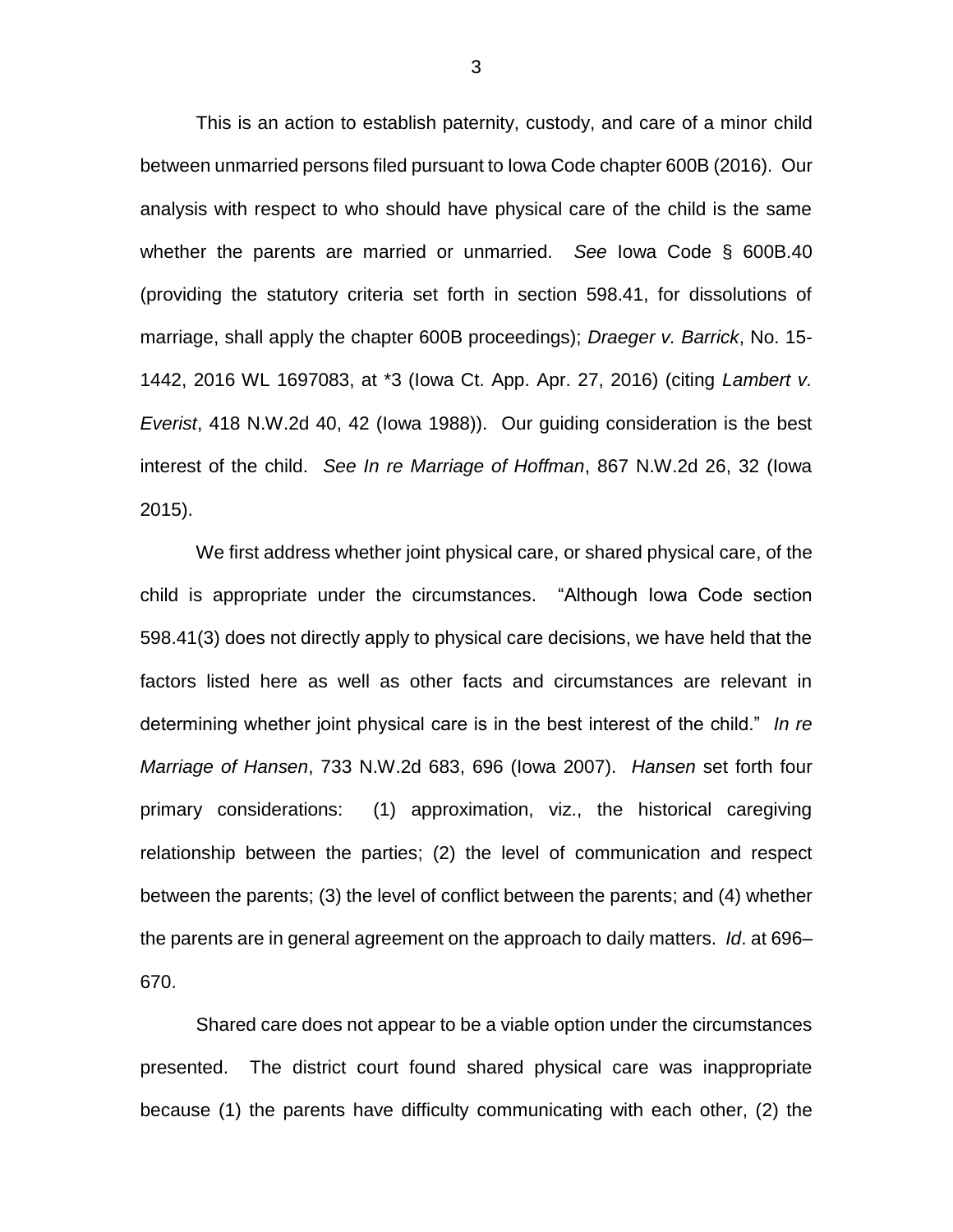parents reside in different counties, and (3) Rinard has been the primary caregiver and a change would subject A.B.'s life to instability. On appeal, Rinard strongly argues shared care is inappropriate. She argues the parents "do not respect each other" and have critical differences with respect to parenting and lifestyles. She rejects Bailey's contention that the communication between the parties has improved. Instead, she contends there is no indication the parties will overcome their disagreements. She thus concludes shared physical care "is wholly inadequate." On de novo review, we agree, and we see no reason to discuss the factors at great length.

When joint physical care is not appropriate, "the court must choose one parent to be the primary caretaker, awarding the other parent visitation rights." *In re Marriage of Hynick*, 727 N.W.2d 575, 579 (Iowa 2007). We are guided by the best interest of the child. *See Hoffman*, 867 N.W.2d at 32. "The critical issue is determining which parent will do a better job raising the child; gender is irrelevant and neither parent should have a greater burden than the other in attempting to gain custody in an original custody proceeding." *In re Marriage of Decker*; 666 N.W.2d 175, 177 (Iowa Ct. App. 2003). Iowa long ago abandoned the inference that the best interests of young children are served if custody is awarded to their mother instead of their father. *See In re Marriage of Bowen*, 219 N.W.2d 683, 688 (Iowa 1974).

The factors relevant to the physical care determination are set forth in Iowa Code section 598.41(3) in addition to those developed over time in our caselaw. *See In re Marriage of Winter*, 223 N.W.2d 165, 166–67 (Iowa 1974) (setting forth and discussing the applicable factors). Relevant considerations include: (1) the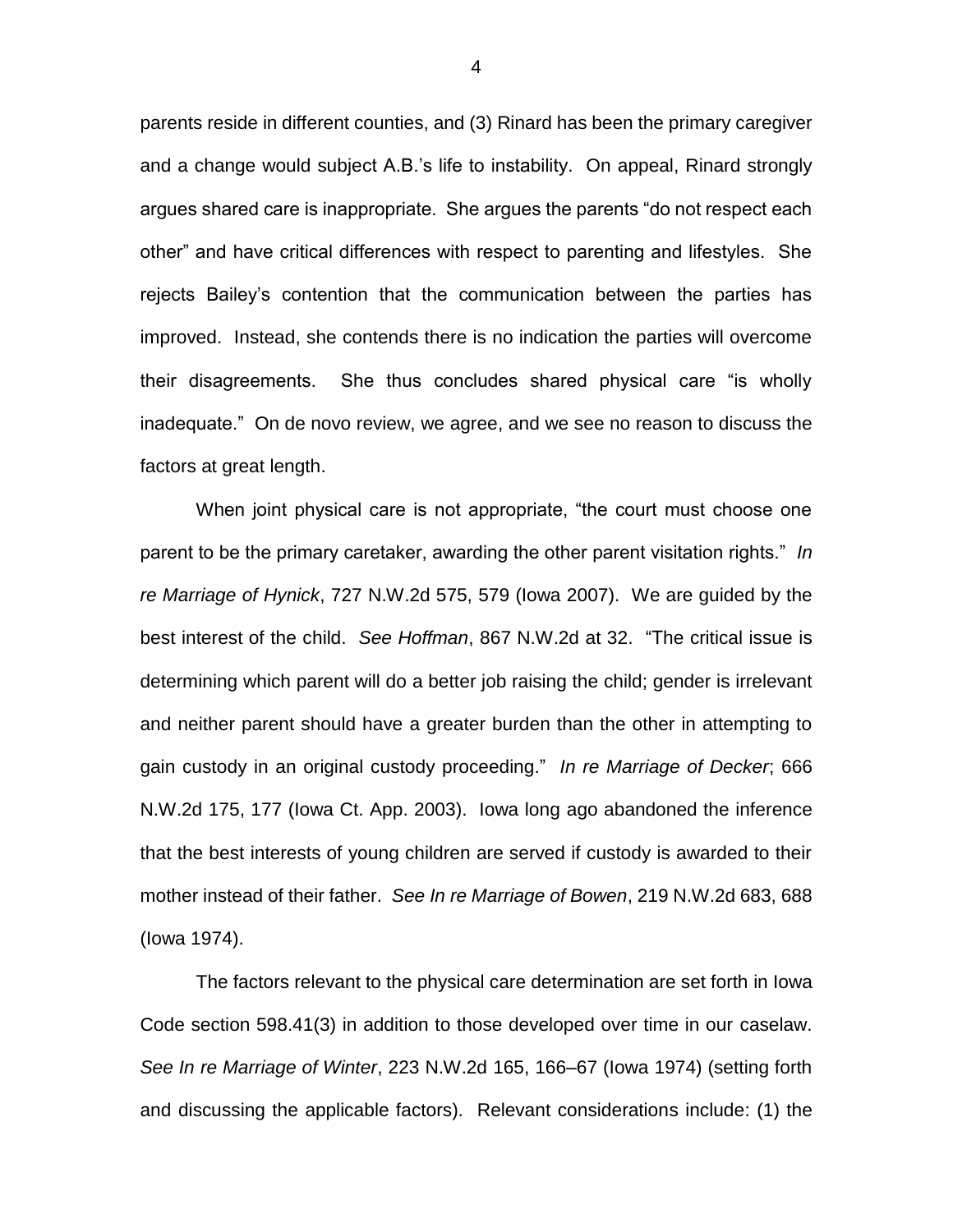characteristics of the child; (2) the needs of the child; (3) the characteristics of each parent; (4) the capacity of each parent to provide for the needs of the child; (5) the relationship between the child and each parent; (6) the relationship between the child and any siblings; (7) the effect on the child of disrupting the existing custodial status; (8) the nature of the proposed environments; (9) the preference of the child; (10) any recommendations by the child's attorney or independent investigator; (11) available alternatives; and (12) any other relevant matters. *Id*. We consider the relevant factors below.

When we consider the characteristics and needs of the child, neither parent is favored over the other. A.B was born in September 2016. At the time of trial, he was seven months old. Rinard reported the child does have sensitive skin and possible allergies to strong fragrances. Otherwise, he was healthy and developing appropriately for his age. A.B. has the standard needs of any infant: food, shelter, clothing, medical care, parental attention, and affection.

When we compare the characteristics and parental capacities of the parents, as we must, these factors tilt in favor of awarding Bailey physical care of the child. Specifically, Bailey has demonstrated greater personal and financial stability. Bailey and Rinard met in November 2015 and were in a month-long relationship from December 2015 until January 2016. Rinard found out she was pregnant on New Year's Eve of 2015 while she was still residing with Bailey, but she was uncertain as to the identity of the father. She moved out in January 2016. After Rinard moved out, she changed residences on several occasions. In June 2016, she began dating and cohabiting with another man, Shawn. Shawn and Rinard continued in a relationship for some period after the child's birth in

5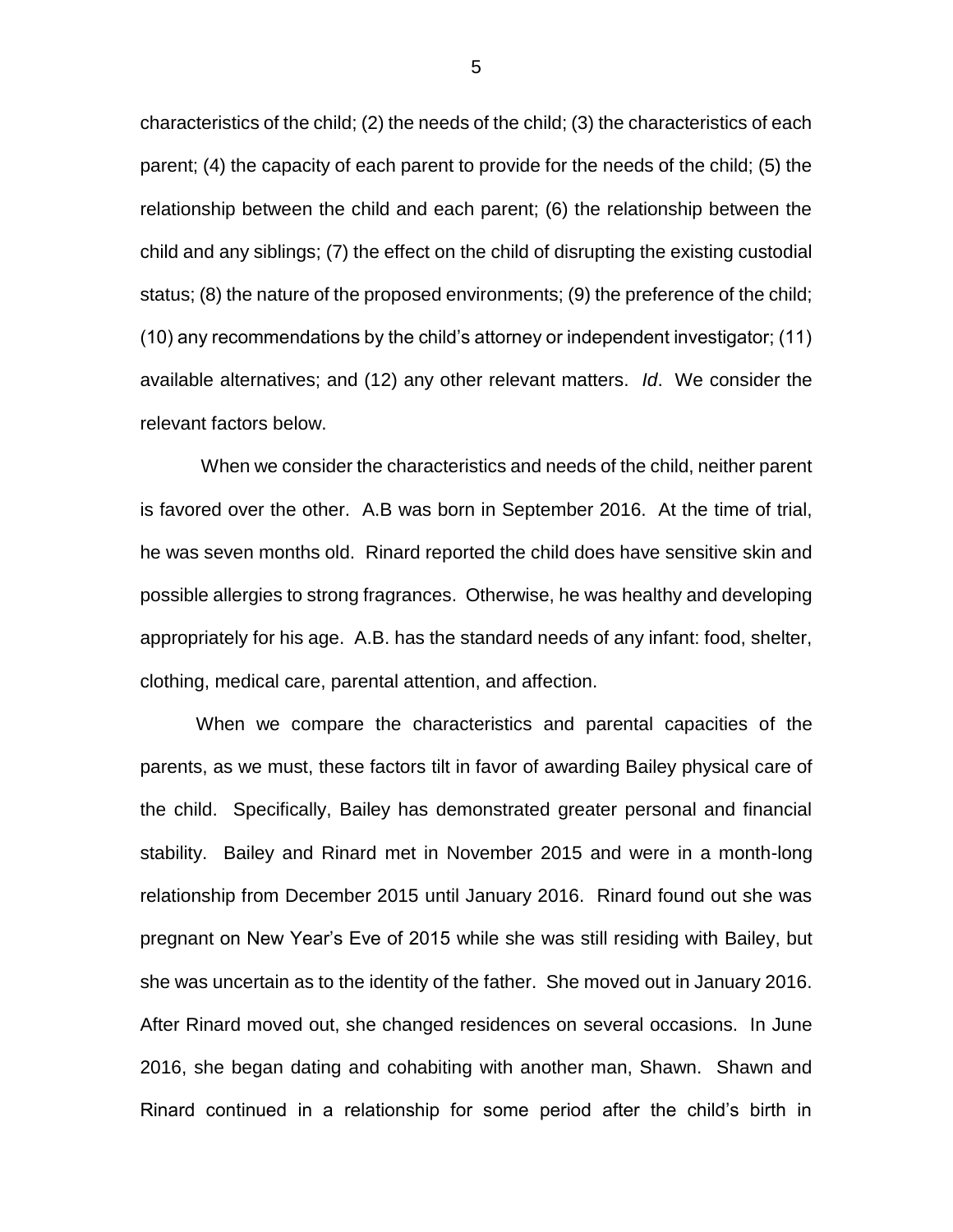September. This was evidenced by a text message Rinard sent Bailey that stated Shawn was the only father the child had known. At some later point, Rinard and Shawn ended their relationship. Rinard then commenced another relationship with a different man, Lucas Titus, whom she married in January 2017. After the child's birth, Rinard was either cohabiting with Shawn or Lucas. Rinard would not tell her mother where she and the child were residing. Rinard's mother contacted Bailey and told him to call the department of human services because the child was not safe. In her text message, she stated, "[y]ou are not going to be able to protect this baby from [Rinard's] decision[s]." By the time of trial, Rinard resided with Titus in his parents' home in Altoona. She had been unemployed for a lengthy period of time but had just started a bartending job. In contrast, throughout this proceeding, Bailey resided in his home in Booneville with his girlfriend, Jordan Deutsch. Bailey worked full-time at his father's flooring company. He has reliable transportation. While both parents could meet the physical needs of the child, Bailey has demonstrated more personal and financial stability than Rinard.

The parents both have a good relationship with the toddler at issue. Rinard has exercised physical care of the child since the temporary order in November 2016. She has thus been more involved in the day-to-day care of the child over the course of his young life. However, Bailey sought to establish a relationship with the child from the outset. Litigation has been pending since prior to the child's birth. That his relationship with the child was relatively new at the outset of these proceedings need not be held against him now. *See In re Marriage of Swenka*, 576 N.W.2d 615, 617 (Iowa Ct. App. 1998) ("Temporary orders awarding physical custody create no presumption that parent is the preferred parent in a final custody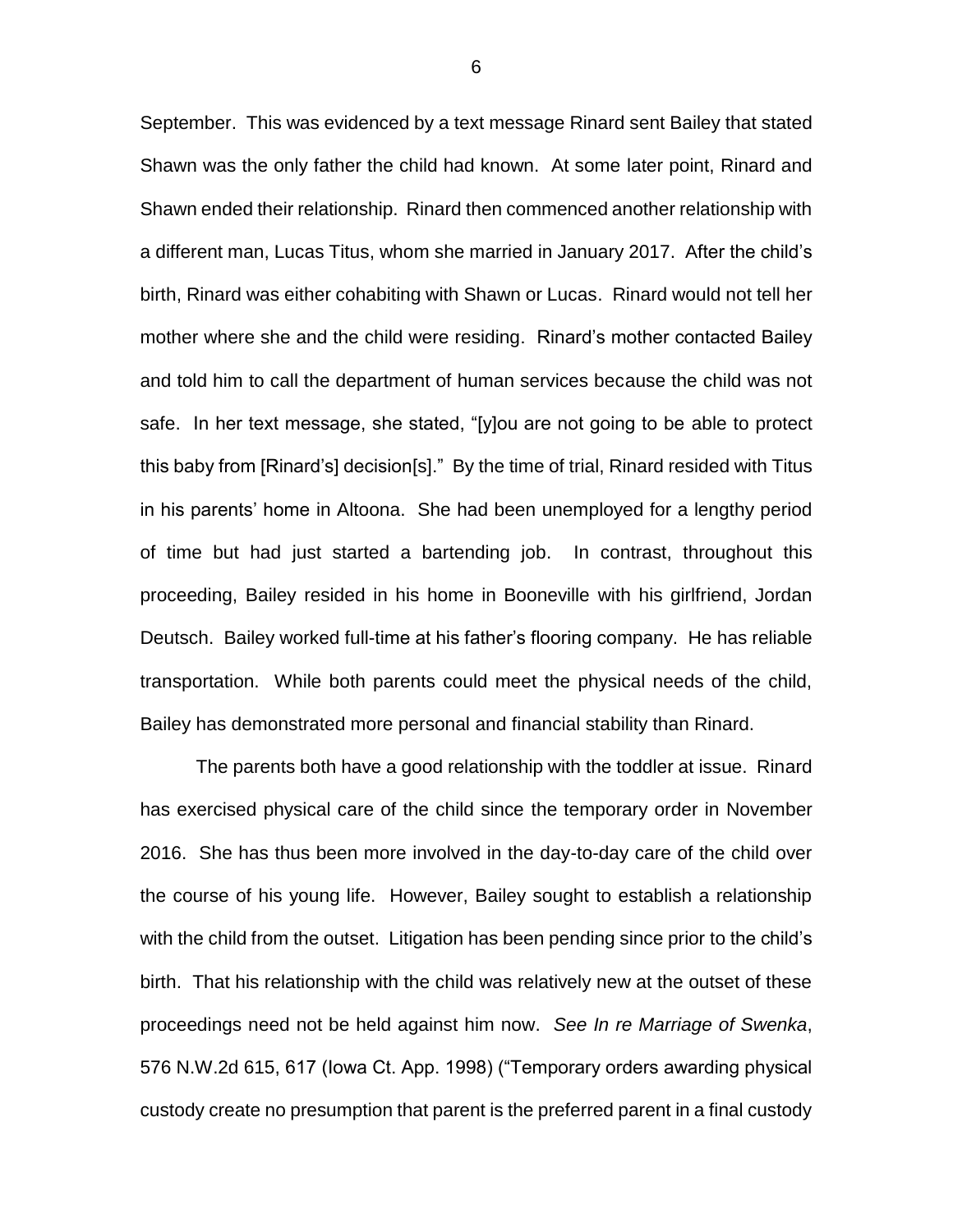decision.") Bailey has exercised all visitations with the child with the exception of two occasions, once due to inclement weather and once due to illness. Rinard, in a text message, acknowledged the child "loves [Bailey] to death." Because the child is still so young, and because Bailey has been a consistent and regular presence in the child's life, there would not be any significant disruption in the child's life in continuing the present arrangement or in changing the present arrangement and awarding Bailey physical care of the child. *See In re Guardianship of Brown*, No. 01-2072, 2002 WL 31017807, at \*2 (Iowa Ct. App. Sept. 11, 2002) (noting importance of consistent visitation and bond in determining appropriate caregiver for child).

The most salient consideration in this case is which parent would be most willing to encourage contact with the noncustodial parent. Iowa Code section 598.41(1)(c) requires this court to consider whether one parent will deny the other the opportunity for maximum contact with the child without cause. "[A] parent's willingness to encourage contact with the noncustodial parent is a critical factor in determining custody." *In re Marriage of Gartner*, No. 15-1370, 2016 WL 3002778, at \*6 (Iowa Ct. App. May 25, 2016)); *see In re Marriage of Shanklin*, 484 N.W.2d 618, 619 (Iowa Ct. App. 1992); *see also In re Marriage of Will*, 489 N.W.2d 394, 399 (Iowa 1992); *In re Marriage of Abkes*, 460 N.W.2d 184, 186 (Iowa Ct. App. 1990); *In re Marriage of Gravatt*, 371 N.W.2d 836, 840 (Iowa Ct. App. 1985).

In this case, Rinard has demonstrated that she is not willing to support Bailey's relationship with the child. Indeed, the evidence shows Rinard has actively worked to exclude Bailey as the father of the child. *See In re Marriage of Grabill*, 414 N.W.2d 852, 853 (Iowa 1987) (discussing mother withholding contact

7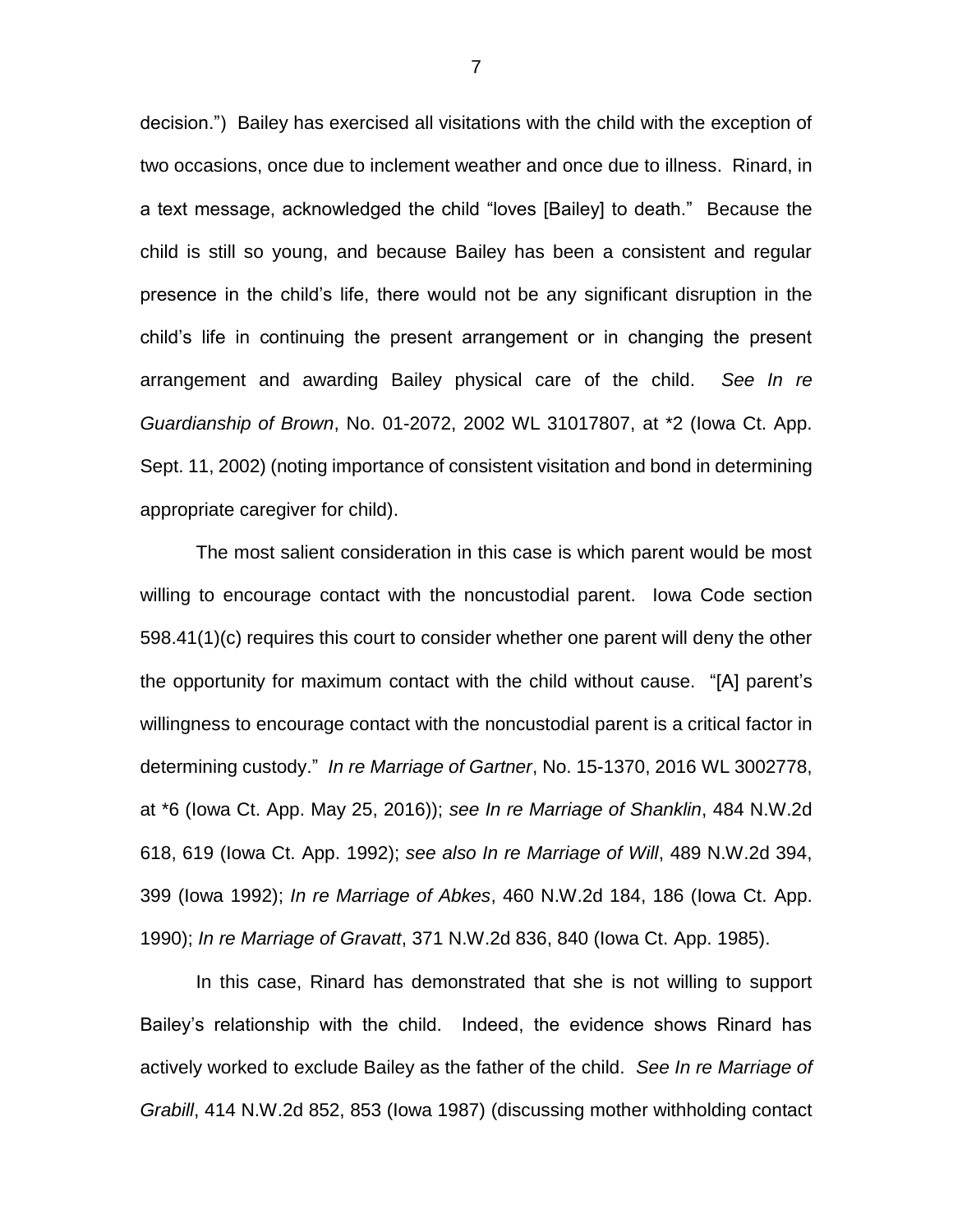with children, limiting visitation "so that her boyfriend . . . would be able to see the children instead" as significant facts). Prior to the child's birth, Rinard falsely told Bailey she had performed a paternity test and Bailey was not the father. The communication was captured in text messages:

3 weeks ago I had my ex do a paternity test. I was with him before I met you. Turns out you are off the hook. My son is not yours see ya around . . .

. . . .

I have my s\*\*t in order but you are no longer needed in my life or my sons sooo this is goodbye. You can delete my number. K thanks.

Bailey refused to walk away from the situation, replying: "I'm not going away till I have proof." Rinard responded by stating she would "block him" and that Bailey would not know when the child is born. Despite knowing Bailey was a potential father, Rinard did not invite Bailey to the birth of A.B. However, she was dating two other men, one of whom was Titus, and invited them to the birth. Titus was not present at the time of delivery because he was working; however, Rinard had Titus sign the birth certificate as the child's father even though she had been served with Bailey's petition to determine paternity and even though she knew Bailey was a potential father. Rinard's attempt to replace Bailey as the father continued after the child's birth. On one occasion, Rinard texted, "Do you understand that [A.B.] has no idea who you are and all he knows as a father is Shawn. . . . You walked out before you even tried. That's what you are good at is running. So this is what you deserve for running out on your child so early." At trial, she testified she still objects to Bailey being identified as the child's father on the birth certificate.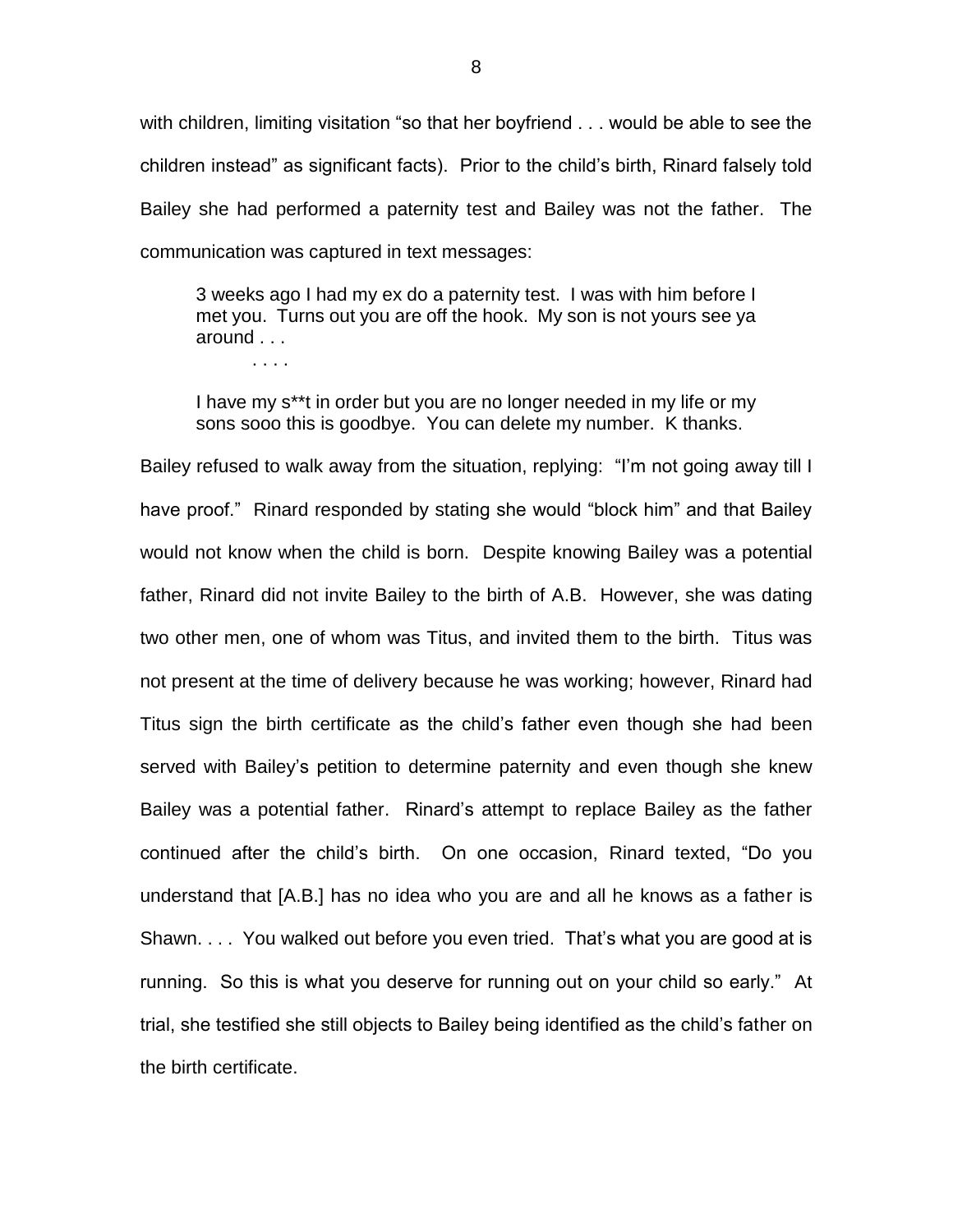The record also demonstrates Rinard has limited Bailey's contact with the child to punish Bailey. *See In re Marriage of Downing*, 432 N.W.2d 692, 694 (Iowa Ct. App. 1988) (noting mother denying visitation and limiting contact was a significant factor in the custody decision); *In re Marriage of Kreager*, No. 10-0945, 2011 WL 1584293, at \*3 (Iowa Ct. App. Apr. 27, 2011) (discussing father restricting children's access to mother as important fact). Rinard refused to give Bailey visits with the child until ordered to do so following mediation, telling Bailey he could "suffer." Rinard refused to authorize Bailey to pick A.B. up from daycare despite authorizing her new husband and his parents to do the same. Rinard also has unilaterally forfeited or limited Bailey's visitation. For example, when Bailey attempted to reschedule a visit due to an illness, Rinard was hostile and texted Bailey, "You are giving this day up. This day won't be made up." According to her trial testimony, it was never made up. On another occasion, Bailey and his girlfriend attempted to exercise visitation with the child, but Rinard refused to allow visitation with Bailey's girlfriend and made Bailey turn around on the thirty-minute drive and drop the girlfriend off at home before he could exercise visitation with A.B. When he acquiesced, she texted "B\*\*\*h to your gf all you want I'm his mother. My house my rules." Rinard repeatedly told Bailey that his girlfriend could not be with him when he picks up the child.

Finally, Rinard has been hostile toward and critical of Bailey. *See In re Marriage of Kunkel*, 555 N.W.2d 250, 254 (Iowa Ct. App. 1996) (awarding physical care to "the parent with less primary care experience" because mother's "contentious disposition and hostile temperament [are] incompatible with the considerable rights and responsibilities attending an award of physical care.") For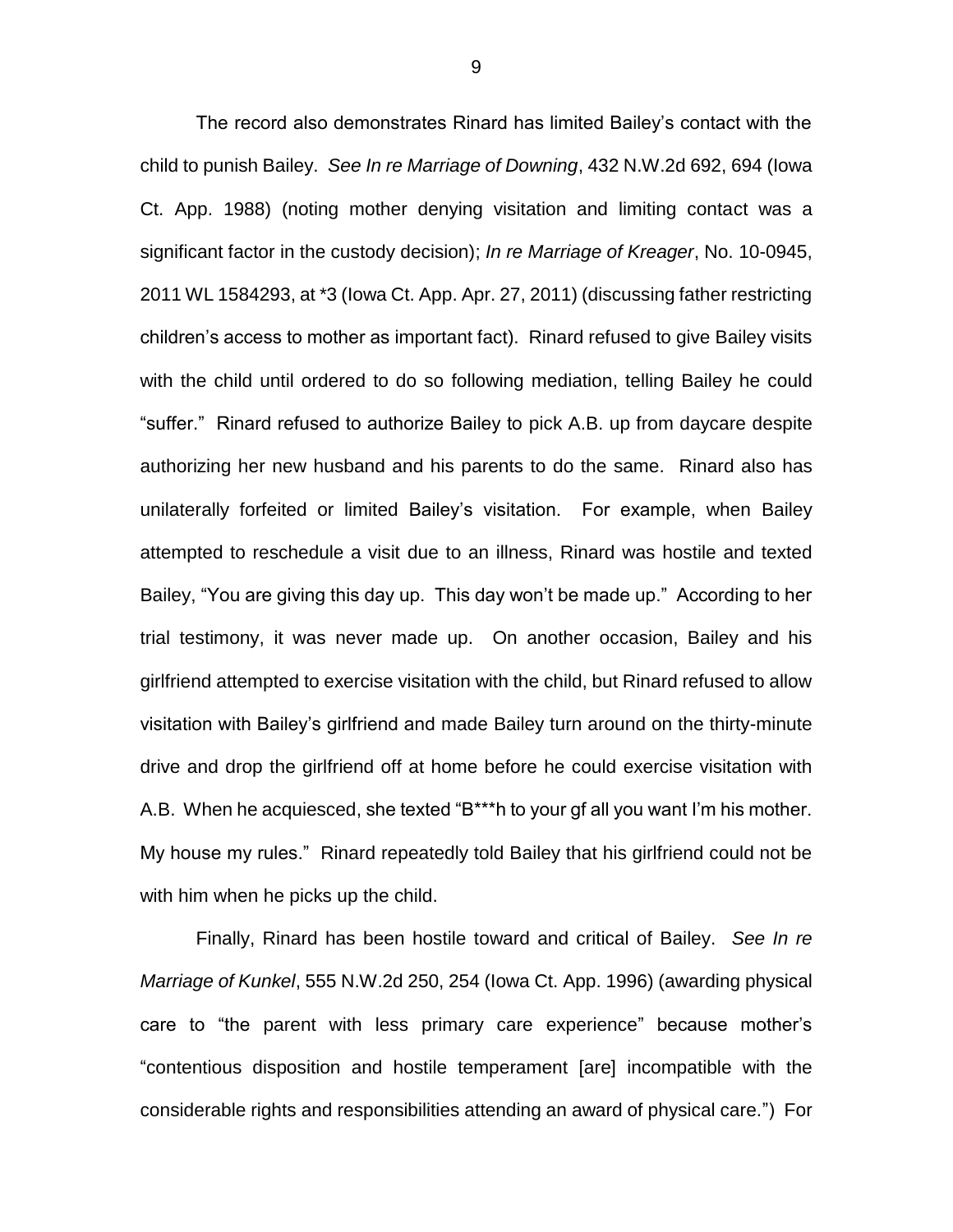example, Rinard rants about Bailey and his girlfriend. She told Bailey he better not have his girlfriend around or "[t]here will be problems. You're messing with the wrong person Tobi." A different time she texted "You want to know why [A.B.] is raspy you and your b\*\*ch ass girlfriend are spraying him down knowing he's f\*\*king allergic to every fragrance." Rinard repeatedly told Bailey his girlfriend could not be in the car when he picks up the child. On another occasion, Rinard asked Bailey to end his visitation early because she wanted the child to see Rinard's sister. Bailey told Rinard he had family pictures scheduled but would try to complete them as quickly as possible to accommodate her request. Rinard replied, "My child comes before your fake family picture of you and Jordan and honestly I don't care. You better be on your way." The record is replete with additional examples of excessive criticism of Bailey.

In contrast to Rinard's conduct, it appears Bailey would be able to support a healthy relationship between Rinard and the child. When Rinard criticizes Bailey, he does not lash out at her. Instead, he is largely conciliatory, stating he is "doing the best [he] can." He is largely cooperative with Rinard. For example, when she told him she would be late for dropoff, he texted her, "no problem what time [will you be home]." In contrast, on one occasion when Bailey was late, he texted, "Ok well I might be a few minutes late," Rinard replied, "I figured." When he has visitation with the child, he sends pictures of the child to Rinard at her request to keep her updated. Bailey testified he would be supportive of Rinard's relationship with the child, and the evidence supports his testimony.

When joint physical care is not appropriate, as is the case here, the court must determine which parent shall have physical care of the child. The law gives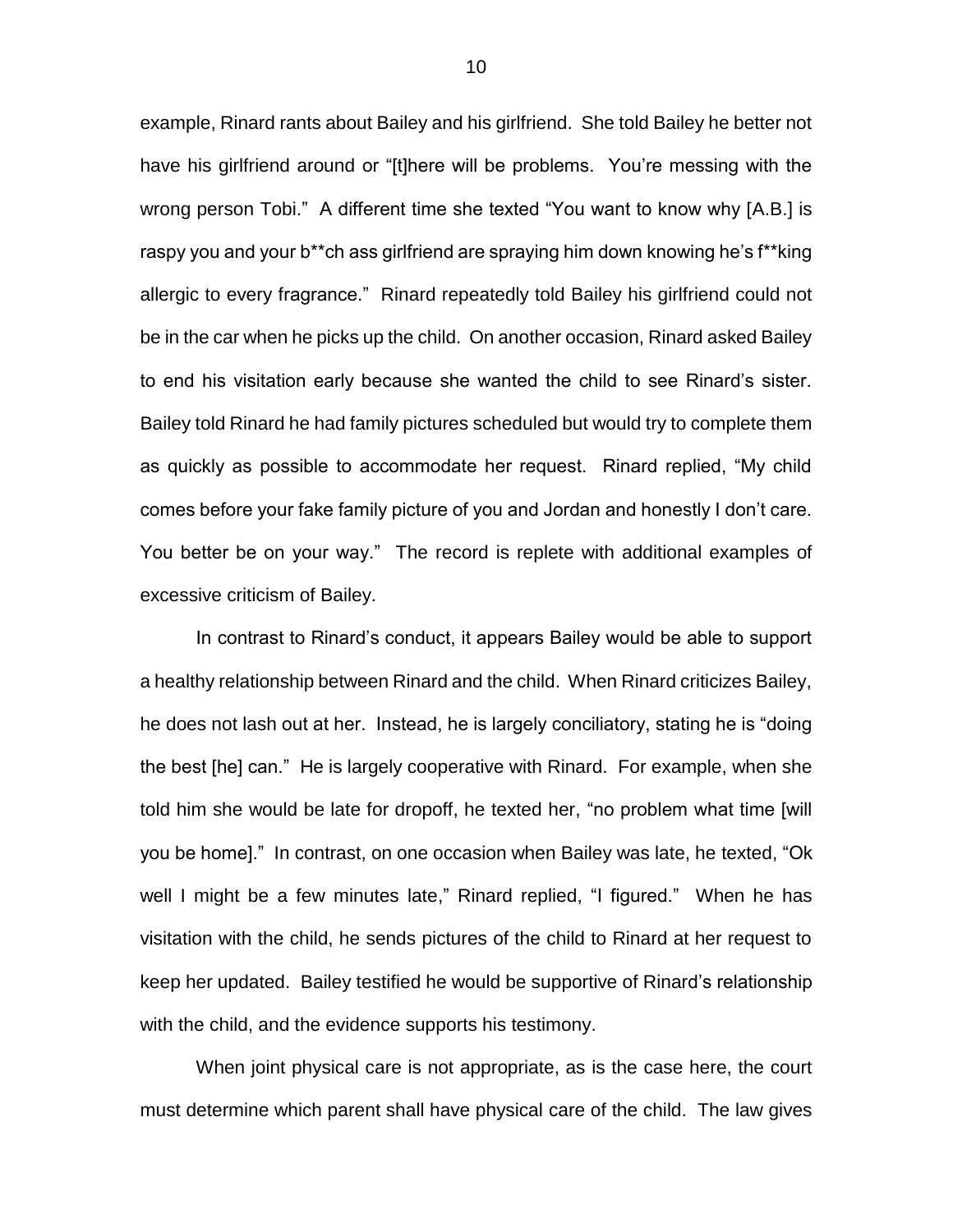no legal preference to the mother over the father. Instead, we must consider all relevant factors and act in the best interest of the child. It is in the best interest of the child to have maximum physical and emotional contact with both parents. Thus, one of the critical factors in making the custody determination is the degree to which the custodial parent will support the relationship of the noncustodial parent with the child at issue. In this case, the record reflects Rinard has not supported and will not support Bailey's relationship with A.B. She has attempted to legally exclude him as the father, denied visitation with the child, restricted and otherwise interfered with visitation when court-ordered, and demonstrated hostility toward the father. Her past behavior is the best indicator of her future parenting behavior. *See In re A.B.*, 815 N.W.2d 764, 778 (Iowa 2012) (noting a parent's past conduct is instructive in determining the parent's future behavior). Rinard has done nearly everything in her power to limit Bailey's time with A.B. This unwillingness to foster a positive relationship between Bailey and A.B., coupled with Bailey's extensive record of care for A.B. persuades us Bailey should be awarded physical care of A.B. with Rinard to receive liberal visitation.

For the foregoing reasons, we affirm the judgment of the district court as modified. We affirm the establishment of paternity in Bailey. We award physical care of the child at issue to Bailey. Rinard shall have the same visitation as the district court awarded Bailey. Rinard shall be required to pay support for the